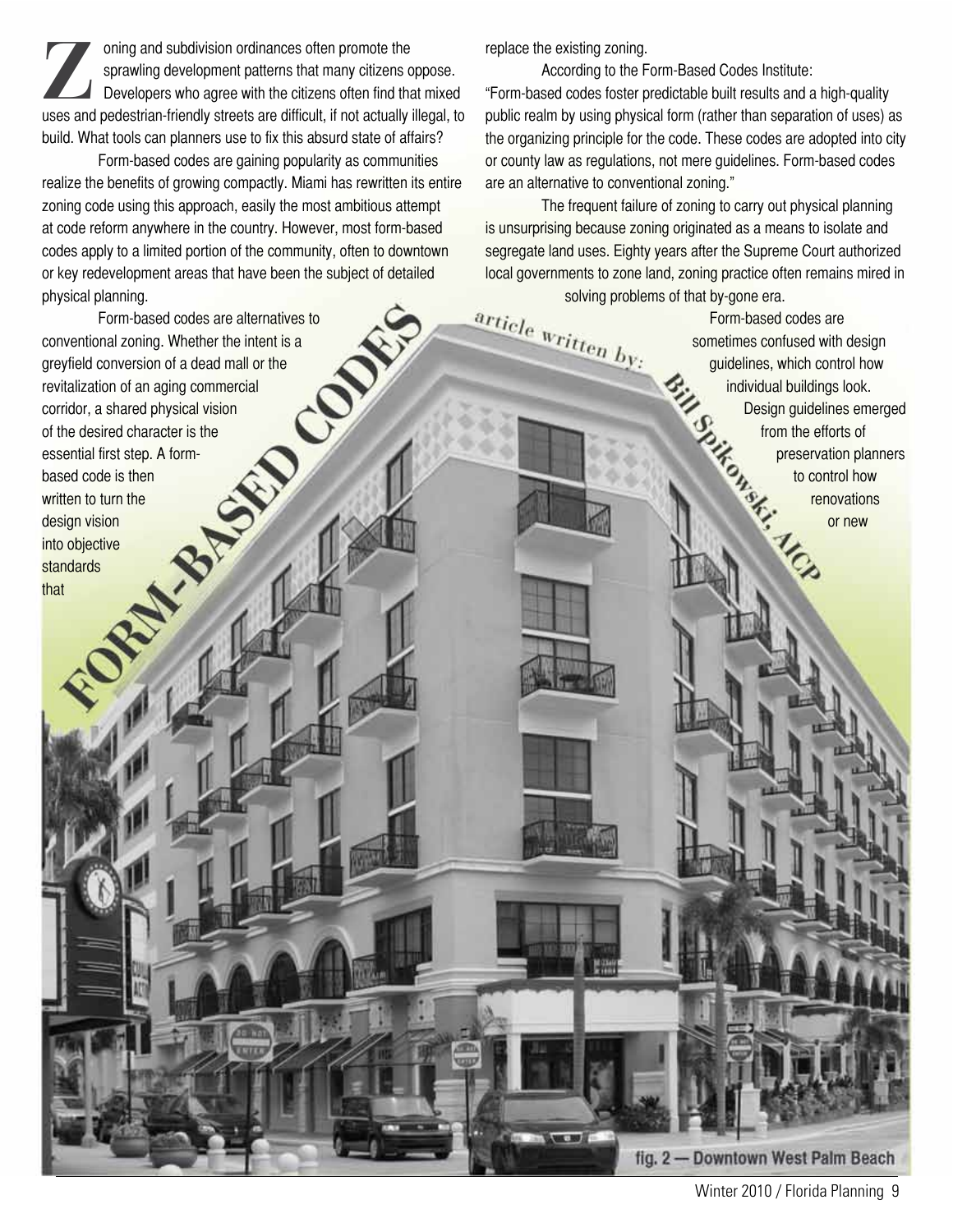## [FORM BASED] **CODES CONTINUED**

Continued from page 9

construction fit into historic districts. However, design guidelines usually require laborious discretionary reviews, eliminating the predictability that is the hallmark of a good regulation.

Ironically, the first modern form-based code was not a municipal regulation at all. The Seaside code was prepared so its developer, Robert Davis, could ensure the town's design would be implemented by purchasers of individual lots in a county that had no zoning at all. (fig. 1)

This technique was later adapted for PUD-like rezoning processes so that local governments could ensure that promised development patterns were carried out. Gaithersburg, Maryland, used this approach to accommodate the development of Kentlands in the late 1980s. Several local governments in Florida then adopted similar traditional neighborhood development (TND) codes.

About fifteen years ago form-based codes began being used in redevelopment and revitalization situations. Techniques had to evolve once hundreds of different property owners would be regulated by the new codes. Today there are many dozens of form-based codes in effect in Florida cities and counties.

West Palm Beach adopted a pioneering form-based code

in 1994 for its entire downtown. This code, in force during the entire building boom, has just undergone a significant overhaul. (fig. 2)

On a smaller scale, a new code for downtown Naples transformed Fifth Avenue South into a premier shopping and dining destination. (fig. 3)

Another prominent example is in Miami-Dade County, where land around the Dadeland Mall is being converted into a downtown for the sprawling community of Kendall.

The suburban community of Winter Springs is using a formbased code to create a new walkable center on undeveloped land.

The cities of Fort Myers and Sarasota have adopted formbased codes to carry out their downtown redevelopment plans. Both were fashioned after the model SmartCode.

In northern St. Lucie County, 28 square miles were planned to accommodate several new towns and villages. A form-based code adopted in 2006 will ensure that the towns and villages are comprised of traditional neighborhoods while the surrounding countryside is preserved for agriculture and habitat restoration. (fig. 5)

Sarasota County allows developers to use a new form-based code in key redevelopment areas if they commit to a charrette-based *Continues on page 11 >>*